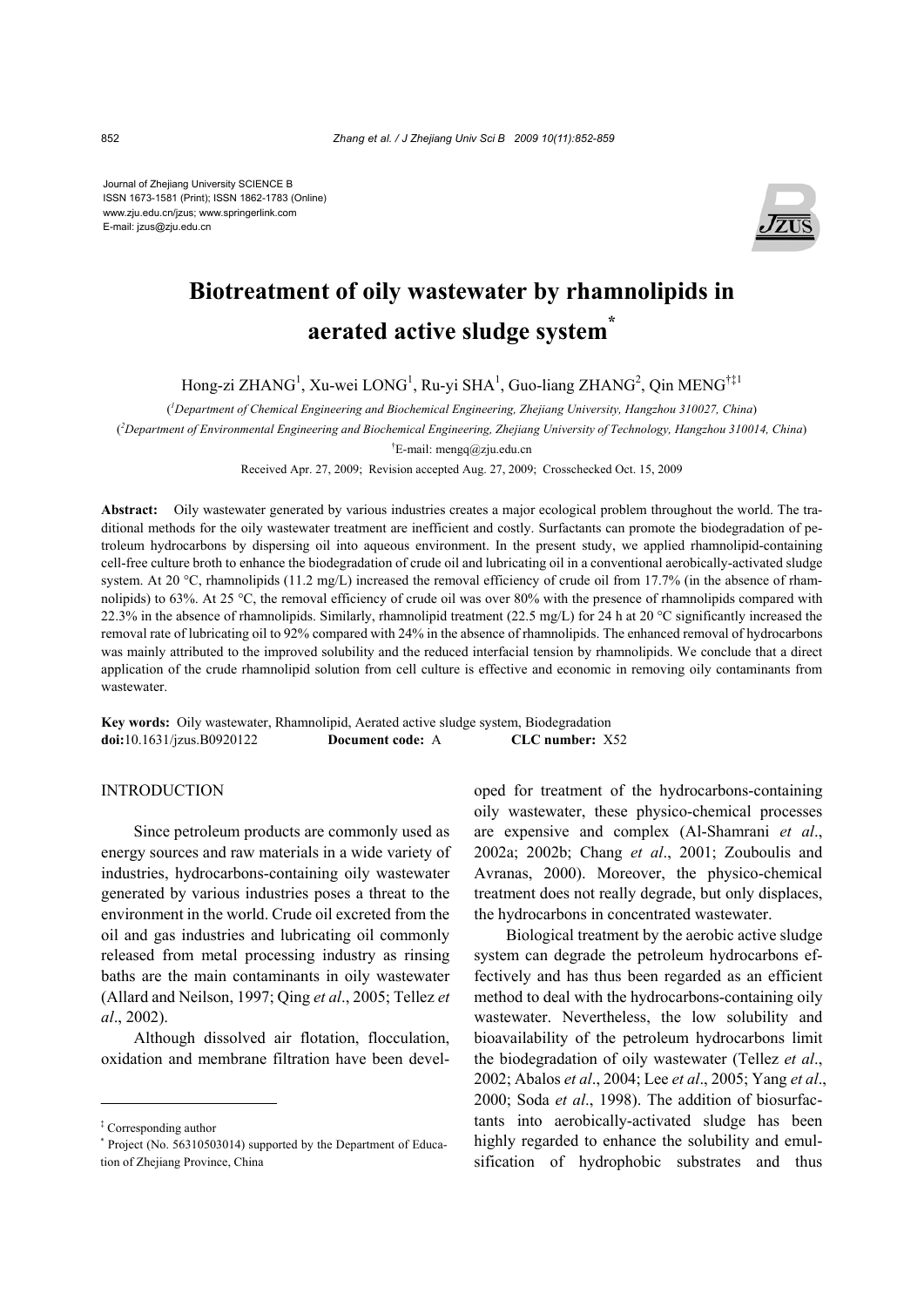proposed as a promising strategy for biotreatment of petroleum hydrocarbons (Uysal and Turkman, 2005). Compared with the chemically synthetic surfactants that could become a secondary waste due to their low biodegradability in the activated sludge system (Rosso *et al*., 2006; Carvalho *et al*., 2004; Tang *et al*., 2003), the environment-friendly biosurfactants as a sort of naturally produced products are more desirable for application in biotreatment (Bai *et al*., 1997; Mohan *et al*., 2006). However, the application of biosurfactants in industries has been limited by their high cost compared with the chemically produced surfactants. In addition, the application of biosurfactants is also limited by low product concentration and complicated isolation. Rhamnolipid is one of such products that are effective but costly (Costa *et al*., 2006).

In our previous studies, the waste frying oil was used as the sole carbon source to cultivate *Pseudomonas* sp. zju.um1 for producing rhamnolipids (Zhu *et al*., 2007) and the addition of its cell-free fermentation broth significantly improved the biotreatment of waste frying oil-containing wastewater (Zhang *et al*., 2009). The use of the rhamnolipids directly from cell-free culture broth in biotreatment of hydrocarbons-containing oily wastewater using aerobicallyactivated sludge would save the isolation cost. However, its effectiveness on treating more recalcitrant crude oil and petroleum hydrocarbons is still unknown. Therefore, the goal for this study was to address the feasibility of directly using the rhamnolipid-containing cell-free culture broth for enhancing the biodegradation of crude oil and lubricating oil in a conventional aerobically-activated sludge system.

# MATERIALS AND METHODS

## **Production of rhamnolipids**

Rhamnolipids were fermented by *Pseudomonas*  sp. zju.um1 in a 50-L reactor (Zhu *et al*., 2007). The cell-free culture broth contained 35 g/L of rhamnolipids and the critical micelle concentration (CMC) was detected to be 28.8 mg rhamnolipids/L with a minimal surface tension of 30.1 mN/m by the ring method (Abouseoud *et al*., 2008). Two components of rhamnolipids were identified as α-rhamnopyransylβ-hydroxydecanoyl-β-hydroxydecanoate (Rha-C<sub>l0</sub>-C<sub>l0</sub>) and 2-*O*-α-rhamnpyranosyl-β-hydroxydecanoylβ-hydroxydecanoate (Rha-Rha-C10-Cl0) (Zhu *et al*., 2007).

# **Activated sludge and synthetic oily wastewater**

The activated sludge was kindly provided by Hangzhou Sipu Sewage Plant, Zhejiang, China. In each treatment, the mixed liquor suspended solid (MLSS) of the active sludge was set at around 2000 mg/L with the sludge volume index (SVI) of around  $25$  g/L.

The crude oil and lubricating oil were individually added into the sludge system. As the crude oil (Shengli Oilfield, Shandong, China) is sticky at below 30 °C, 2 g crude oil was weighted and put into the activated sludge system. The commercial liquefied lubricating oil (500 mg/L) was directly added into the activated sludge system. NaNO<sub>3</sub> (250 mg/L) and  $KH_2PO_4$  (40 mg/L) were added to provide sources of nitrogen, phosphorus, and potassium for microorganisms in the activated sludge.

## **Bench-scale activated sludge system**

The bench-scale activated sludge treatment was conducted in glass tanks (Zhang *et al*., 2009). Each glass tank was filled with 4 L of synthetic oily wastewater and aerated by two air distributors at a flow rate of 0.3 L air/min. The two distributors sat oppositely at the bottom of the tank. The volume of evaporated water was examined every 12 h and the additional tap water was supplemented.

## **Analysis of residual hydrocarbon**

As crude oil was low dispersible at below 30 °C, two types of crude oil presented in the activated sludge before or after biotreatment, some being attached to the glass wall and the other being dispersed into the water. Two types of samples were simultaneously taken. Around 1000 ml oily wastewater mixed with the dispersed crude oil was put into a wide-opening glass bottle with a Teflon cap, acidified to pH <2 with 4 ml 1:1 (v/v)  $H_2SO_4$  and stored at 4 °C. For the attached crude oil, a cotton ball with pre-immersed chloroform was used to transfer it into chloroform solution. Upon analysis, two types of samples were extracted by 10 ml of  $CCl<sub>4</sub>$  twice, brought to a final volume of 25 ml by adding  $CCl<sub>4</sub>$ ,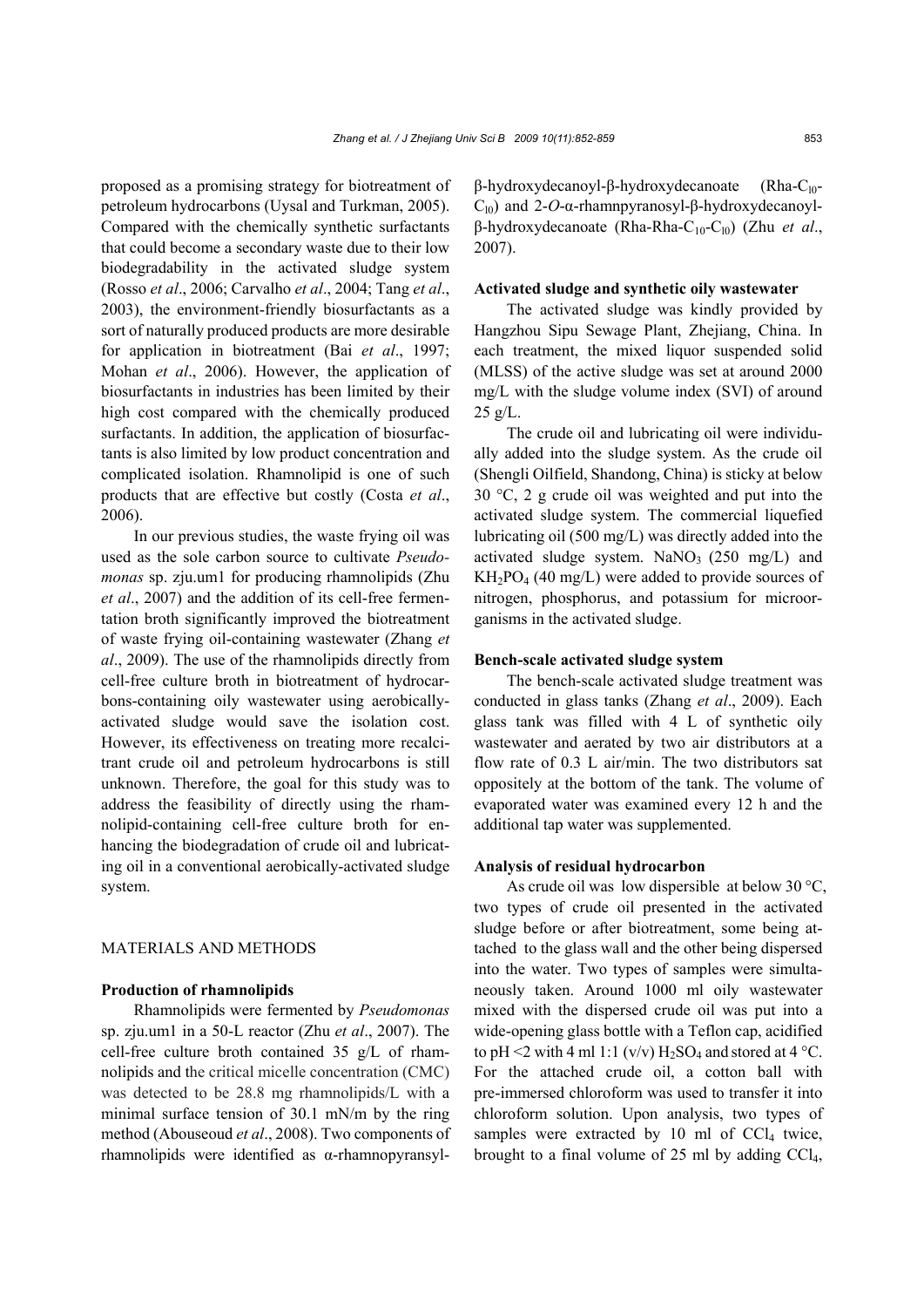and subsequently analyzed by infrared spectrum (IR) (Nicolet, IR 560) at 2930  $\text{cm}^{-1}$  to detect the residual crude oil either dispersed in water or attached to glass wall (Tellez *et al*., 2002). For lubricating oil, the samples were taken and analyzed following the same procedure as that for the dispersed crude oil. The residual oil concentration was determined by dividing the total amount in extracts by the volume of the synthetic wastewater, while the removal efficiency was expressed as a percentage relative to the initial oil concentration before biotreatment.

In addition, the compositions of crude oil before and after biotreatment were analyzed using gas chromatography (GC). The total crude oil extract before or after biotreatment was obtained by combining two extracts, one from the aqueous solution and the other from the attached form in the activated sludge system. 2 μl of the total crude oil extracts were injected into GC1690 (Kexiao, China) equipped with a flame ionization detector (FID) and a capillary column (SE-30, 0.25 mm). The operating conditions of the GC1690 included an initial temperature of 60  $\rm{^{\circ}C}$ , an increasing rate of 5  $\rm{^{\circ}C/min}$ , and final temperatures of 300 °C in column and 330 °C in FID. Similarly, the compositions of lubricating oil extract were determined as those of crude oil by GC.

## **Measurement of surface and interfacial tension**

Surface tension and interfacial tension were determined with a JYW-200A tensiometer (ChengDe, China) using the ring method according to American Society for Testing and Materials (ASTM D971-99a, 2004).

#### **Measurement of solubility of lubricating oil**

Aqueous solutions of the rhamnolipids (0~22.5 mg*/*L) were prepared by adding the cell-free culture broth into water with pH adjusted to 7.0 using NaOH. 1 ml of lubricating oil was added into 100 ml of rhamnolipid solution at various concentrations, resulting in biphasic systems. The mixtures were agitated at 180 r/min on an orbital shaker for 12 h under either 20 °C or 25 °C. A 50-ml sample on the bottom aqueous layer after being settled for 12 h was taken and subsequently extracted with  $5$  ml of CCl<sub>4</sub> (Clifford *et al*., 2007). The bottom extracts were analyzed by IR at 2930 cm<sup>−</sup><sup>1</sup> (Noordman *et al*., 2002).

#### **Data analysis**

All values for bench-scale studies are mean± standard error of mean (SEM) of 3 independent experiments.

#### RESULTS

#### **Biodegradation of crude oil**

The biotreatment was individually investigated under four temperatures ranging from 20 °C to 37 °C when rhamnolipid concentrations varied from 0 to 22.5 mg/L. The rhamnolipid concentration over 25 mg/L was not recommended because of the severe foaming. After aerobic treatment for 48 h, the samples in either aqueous solution or attached form were individually collected for analysis of the final residual petroleum concentration.

The effect of rhamnolipid on biodegradation of crude oil is shown in Fig.1a. The addition of rhamnolipids reduced the residual concentration of crude oil and thus enhanced the corresponding removal efficiency at 20 and 25  $^{\circ}$ C. At 20  $^{\circ}$ C, the removal efficiency of crude oil was 70% at rhamnolipid concentration of 22.5 mg/L and was only 17.7% in the absence of rhamnolipids. At 25 °C, the removal efficiency of crude oil was over 80% with the presence of rhamnolipids in comparison with 22.3% in the control group. This biodegradation was confirmed by GC analysis shown in Fig.2. At a high temperature over 30 °C, the removal efficiency was over 90% in both presence and absence of rhamnolipids.

The distribution of residual crude oil varied among different treatments as shown in Figs.1b and 1c. At 20 °C, the residual crude oil mostly adhered to the glass wall in the absence of rhamnolipids, and the addition of rhamnolipids at 11.2 mg/L greatly increased the residual petroleum concentration in water from 7.2 to 67.9 mg/L (Fig.1b). At 25  $^{\circ}$ C without the presence of rhamnolipid, the residual crude oil distributed more in water, indicating the positive effect of enhanced temperature on dispersion of crude oil.

#### **Biodegradation of lubricating oil**

According to our preliminary findings that lubricating oil was more biodegradable than crude oil, a short treatment for 24 h was selected in evaluation of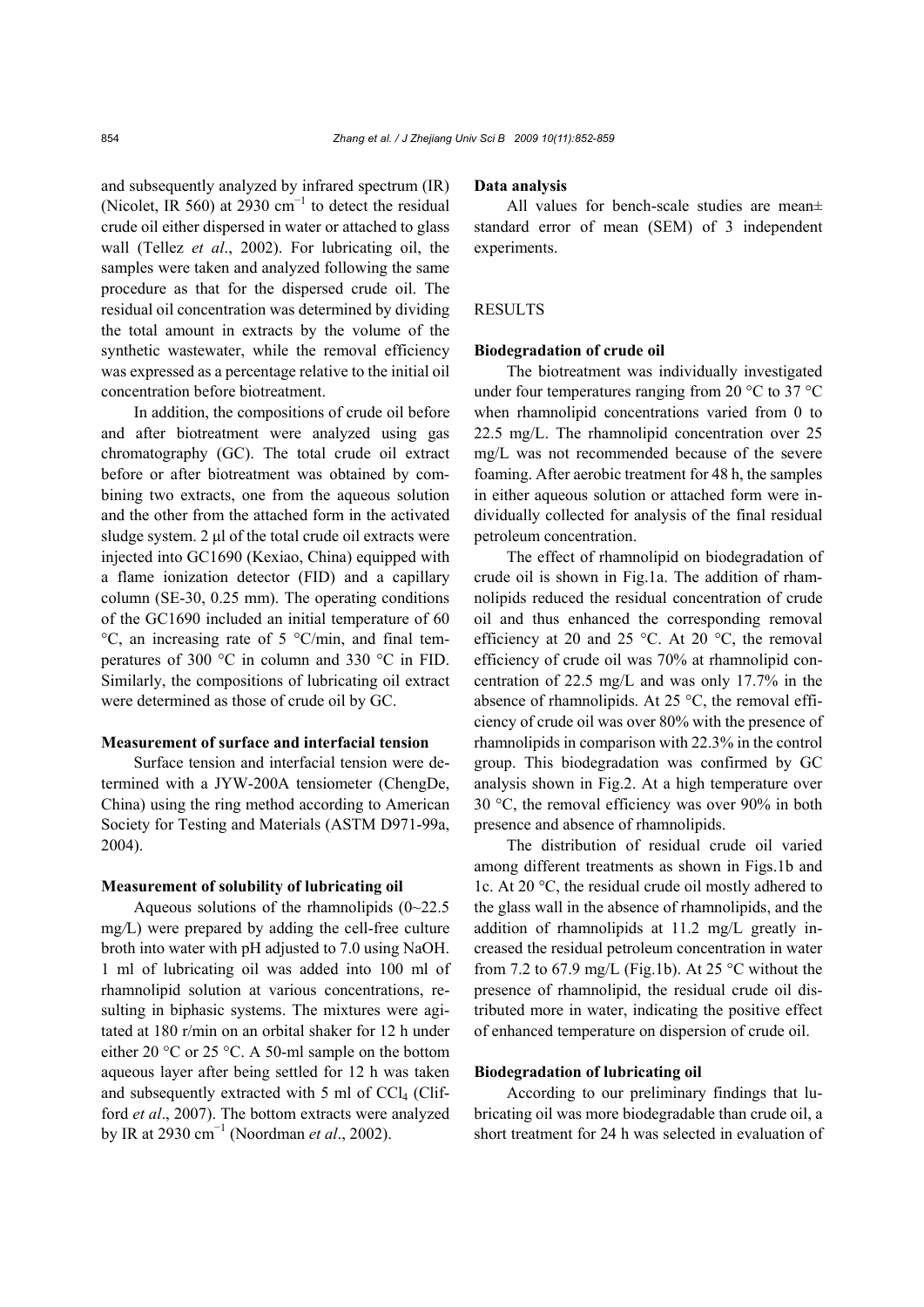

**Fig.1 Effect of rhamnolipids on biodegradation of crude oil**

(a) The removal efficiency of crude oil when treated with or without the presence of rhamnolipids at the temperature range of 20~37 °C; (b) The residual distribution of crude oil at 20 °C; (c) The residual distribution of crude oil at 25 °C. WP indicates the petroleum dispersed in aqueous solution; SP indicates the petroleum adhered to the glass wall; TP indicates the total residual petroleum comprising WP and SP

its biodegradation. As indicated in Fig.3a, rhamnolipids greatly facilitated the biodegradation of lubricating oil at 20 and 25  $^{\circ}$ C, but did not show significant improvement at 30 °C. The time course of biodegradation was then detected under the three different temperatures with addition of rhamnolipids (11.2 mg/L). Rhamnolipid treatment (22.5 mg/L) for 24 h at 20 °C significantly increased the removal rate of lubricating oil to 92% compared with 24% in the absence of rhamnolipids, while the effect of rhamnolipid was not so obvious due to a high removal of over 70% at a temperature higher than 25 °C (Fig.3b).



**Fig.2 GC-FID chromatogram of crude oil from activated sludge system at 25 °C** 

(a) Before biotreatment; (b) After biotreatment in the absence of rhamnolipids; (c) After treatment in the presence of rhamnolipids at 11.2 mg/L; (d) After treatment in the presence of rhamnolipids at 22.5 mg/L

Similarly, there was no significant difference between the presence and absence of rhamnolipids when the temperature was higher than 25 °C. The GC analyses of lubricating oil before and after treatment at 25 °C are illustrated in Fig.4, showing the obvious effect of rhamnolipids in enhancing the removal efficiency. Like crude oil, the lubricating oil components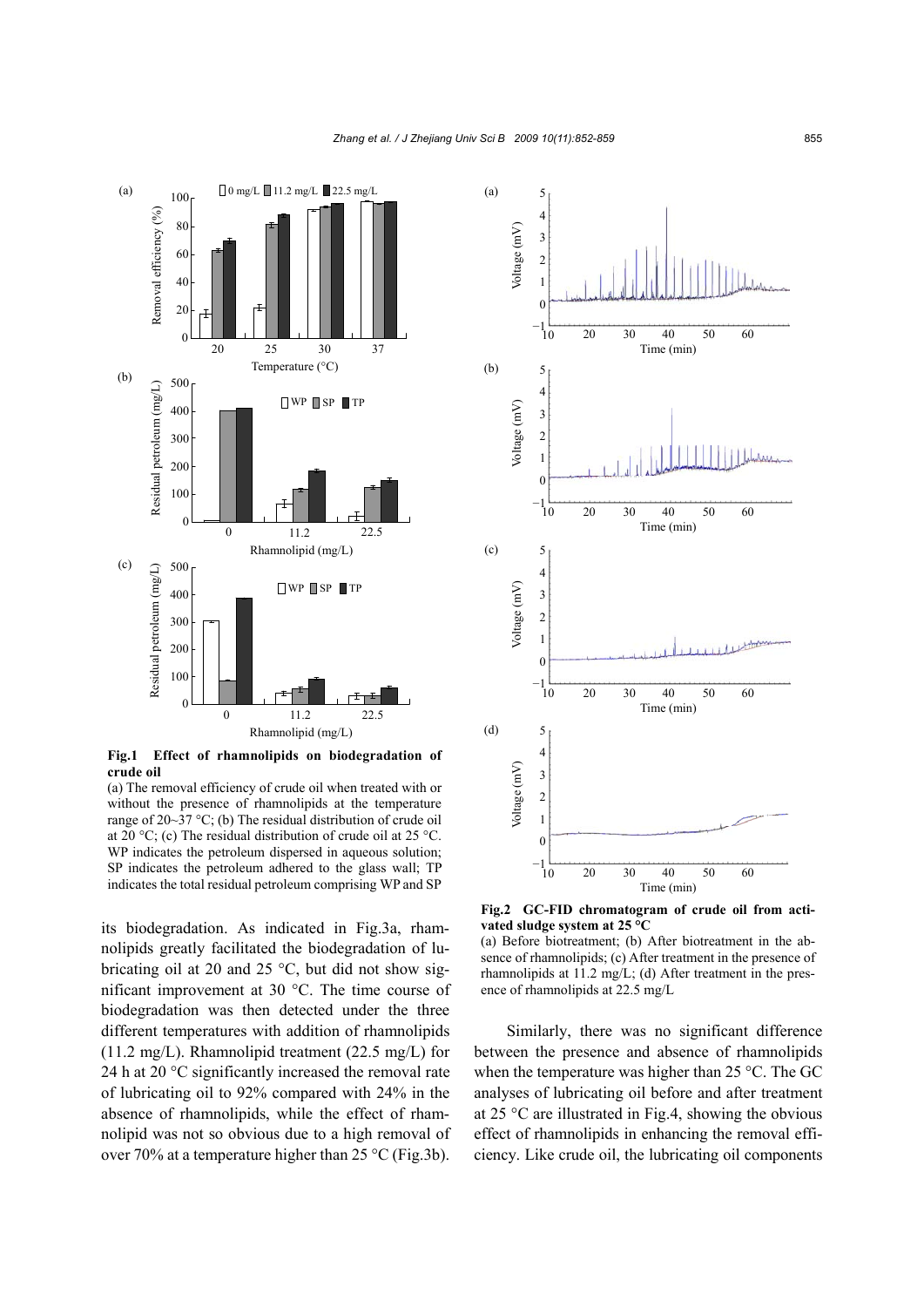

**Fig.3 Effect of rhamnolipids on biodegradation of lubricating oil**

(a) The removal efficiency of lubricating oil at temperature range of 20~30 °C; (b) The time course of lubricating oil in activated sludge systems with the presence of rhamnolipids at 11.2 mg/L at varying temperature

were greatly reduced after rhamnolipid treatment with no significant peak detected at 22.5 mg/L (Fig.4d), which is in a good correspondence with IR analysis in Fig.3a. It is thus concluded that the presence of the rhamnolipids facilitated the biodegradation of lubricating oil.

# **Mechanisms on enhanced biodegradation of hydrocarbons in the presence of rhamnolipids**

Both the solubility and the interfacial tension of the lubricating oil were examined at 20 °C and 25 °C and the results are shown in Fig.5. We excluded the treatment at 30 °C in this experiment due to the ineffectiveness of rhamnolipid on enhancing biodegradation at this high temperature.

As shown in Fig.5a, the solubility of the lubricating oil was proportionally enhanced with rhamnolipid concentration at a range of  $0 \sim 22.5$  mg/L. By comparison of the treatment at 25 °C with that at 20 °C, it was evident that the increase of temperature could significantly enhance the solubility of lubricating oil. Compared to the linear increase of solubility with rhamnolipid concentration, more drastic decreases on interfacial tension between lubricating oil and water were detected (Fig.5b). For an example, at 25 °C, the interfacial tension decreased from 32.2 mN/m to 8.3 mN/m with rhamnolipid concentration increasing from 0 to 22.5 mg/L. Nevertheless, the enhanced temperature had no effect on the interfacial tension.



**Fig.4 GC-FID chromatogram of lubricating oil from activated sludge system at 25 °C** 

(a) Before biotreatment; (b) After biotreatment in the absence of rhamnolipids; (c) After treatment in the presence of rhamnolipids at 11.2 mg/L; (d) After treatment in the presence of rhamnolipids at 22.5 mg/L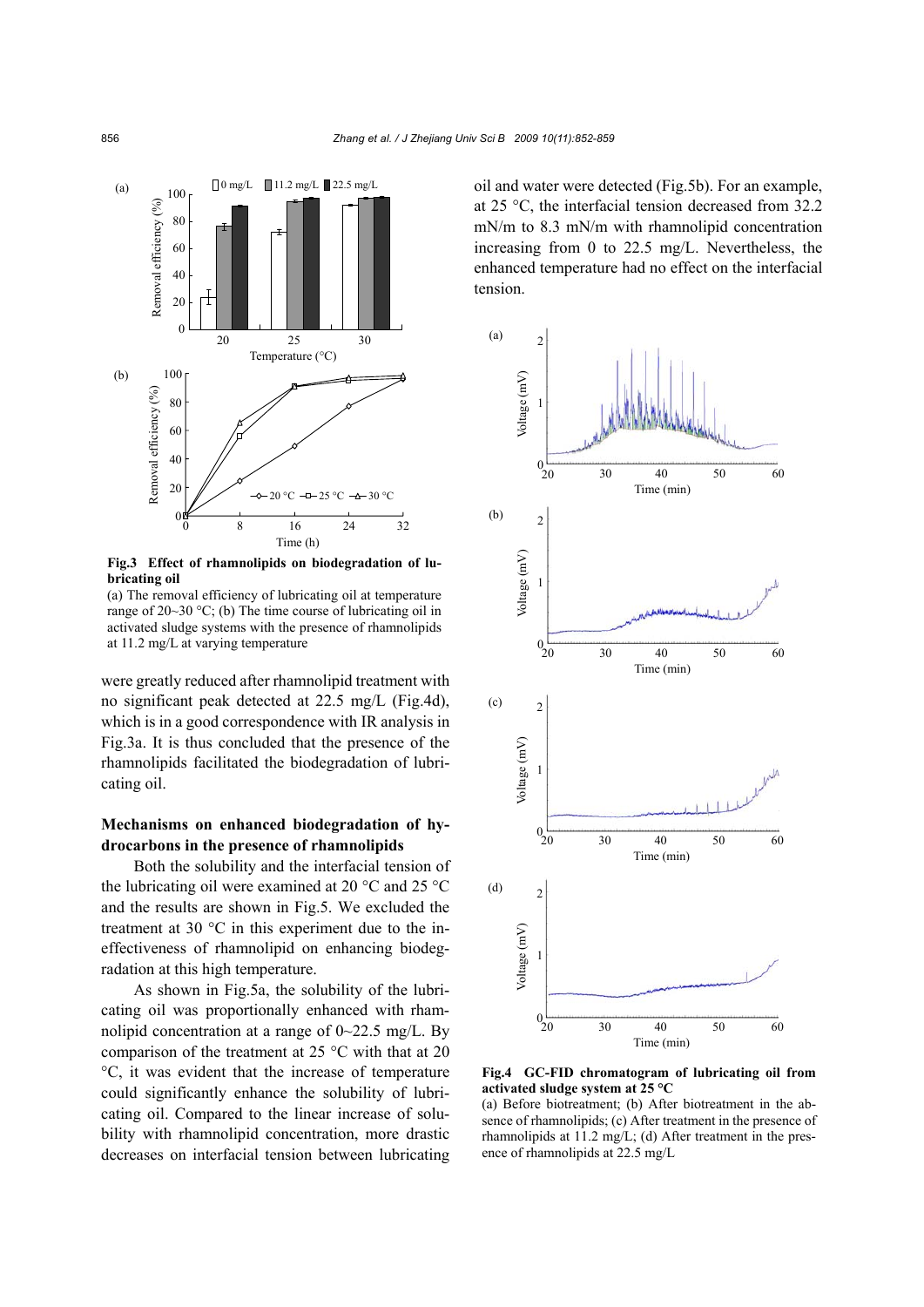

**Fig.5 Effect of rhamnolipids on physico-chemical properties of lubricating oil at temperature of 20 and 25 °C** 

(a) Enhanced solubility of the lubricating oil in aqueous solution; (b) Interfacial tension between lubricating oil and water

# DISCUSSION

Efficient treatment of oily wastewater at a low cost has always been a major concern in the oil and gas industries, and effective and economic environment-friendly biosurfactants are desired. Therefore, this paper addressed the feasibility of applying less costive rhamnolipid solution from cell culture for enhancing the removal efficiency of petroleum hydrocarbons in an activated sludge system. Crude oil and lubricating oil were selected as two types of petroleum hydrocarbons.

Corresponding with the previous result that rhamnolipids facilitated biodegradation of 2,4-dichlorophenol in an activated sludge system (Uysal and Turkman, 2005), the addition of rhamnolipids significantly increased the biodegradation of crude oil as reflected by both IR and GC analyses (Figs.2 and 3) when the treatment temperature was around the range of 20~25 °C. Over 30 °C, crude oil was largely degraded in the absence of rhamnolipids due likely to the higher metabolic activities of microbials and a good dispersion of crude oil at this high temperature. Although high temperatures over 30 °C can enhance

the biodegradation via increasing their bioavailability, the aerobically-activated sludge system is typically operated at the range of 20~25 °C. Enhancement of the treatment temperature is unlikely feasible in consideration of energy cost. As an alternative, the cost-effective rhamnolipids could significantly improve the biodegradation of the major crude oil components in a normally-operated aerobic sludge.

Lubricating oil, the fractional compositions of petroleum oil, is another typical contaminant in oily wastewater in large quantities. Similar to the biodegradation of crude oil, rhamnolipids greatly enhanced its removal rate at a temperature below 25 °C. The high removal efficiency in the absence of rhamnolipids at a high temperature could be due most likely to the increasing dispersion of oil and metabolic activities of microorganisms. Under 20 °C, as previously reported, a long retention time of 60 h was needed for a higher removal of petroleum products at an initial concentration of 126 mg/L in normal sludge treatment (Tellez *et al*., 2002). In comparison, although with a higher initial lubrication oil of 500 mg/L, the addition of rhamnolipid could greatly reduce the required treatment time to only 24 h to reach a high removal efficiency, which is superior to normally-operated activated sludge system in biotreatment of oily wastewater. It has been well known that the positive effect of rhamnolipids on enhancing biodegradation of crude oil is due to its capability in dramatically lowering the interfacial tension between crude oil and water (Patel and Desal, 1997) and increasing the solubility of crude oil into water (Abalos *et al*., 2004). However, the mechanism of rhamnolipids on biodegradation of lubricating oil has never been examined. In the present study, the effect of rhamnolipids on enhancing solubility and interfacial tension of lubricating oil is consistent with the previous reports on crude oil (Patel and Desal, 1997; Abalos *et al*., 2004). Moreover, the corresponding enhancement of solubility of crude oil with temperature (Fig.5) further illustrated the positive effect of temperature on enhancing biodegradability of crude oil. Nevertheless, the enhanced temperature had no effect on the interfacial tension, which well agrees with the previous results that the surfactant of 10-molecule ethoxylate caused no changes of the interfacial tension between water and liquid paraffin by regulating temperature (Mitsui *et al*., 1971).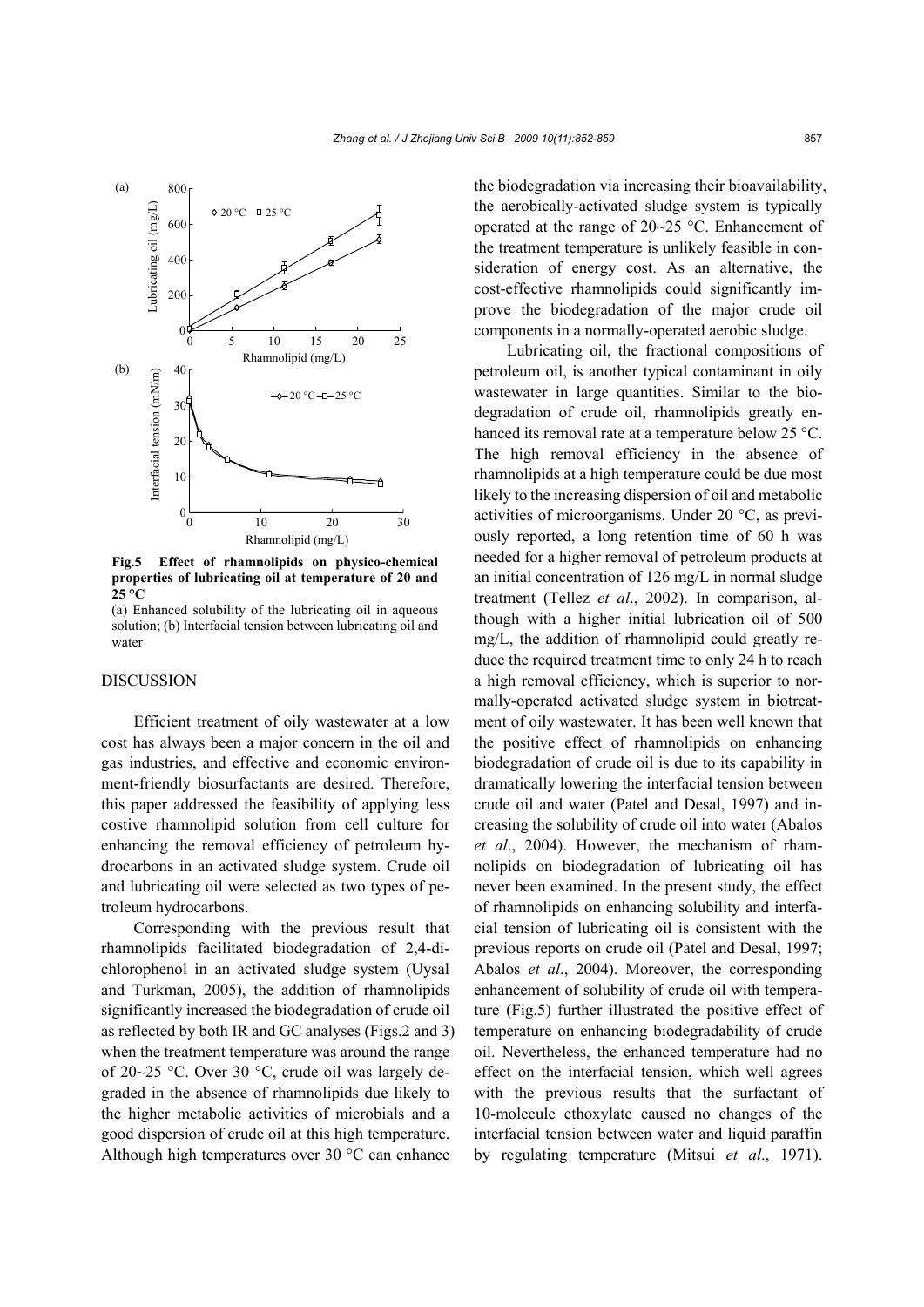Overall, the bioavailability of petroleum pollutants was greatly enhanced via increasing solubility and decreasing the surface tension by rhamnolipids. It has been well recognized that the resistance of hydrocarbon to microbial biodegradation was due to its low bioavailability (Miller and Bartha, 1989) that could be enhanced by rhamnolipids via increasing the aqueous dispersion of crude oil and the solubility of lubricating oil (Zhang and Miller, 1992). This could explain the enhanced biodegradation efficiency of crude oil and lubricating oil.

Although increasing temperature can also enhance bioavailability, it is practically difficult to raise temperature for an aerated active sludge system in a sewage treatment plant. In contrast, the rhamnolipids from cell culture showed a promising feasibility in cleaning up the oily contaminants in a sewage treatment plant. A low concentration (11.2 mg/L) of rhamnolipids, with a cost of only about  $0.05 \text{ USD/m}^3$ , has been proven to be effective, which is also very economic compared with the cost of about 0.1~0.2  $\text{USD/m}^3$  in common wastewater treatment in China.

# **CONCLUSION**

We conclude that the addition of rhamnolipidcontaining culture broth can greatly improve the efficiency of biodegradation of petroleum in an aerobically-activated sludge system in the normal operation temperature of 20~25 °C. And the enhanced removal efficiency by rhamnolipid treatment is closely associated with its capacity in increasing the solubility of petroleum hydrocarbons and reducing interfacial tension between two aqueous solutions. The addition of crude rhamnolipid solution in an aerated active sludge system could be both effective and economic for treatment of oily wastewater.

# **References**

- Abalos, A., Viñas, M., Sabaté, J., Manresa, M.A., Solanas, A.M., 2004. Enhanced biodegradation of Casablanca crude oil by a microbial consortium in presence of a rhamnolipid produced by *Pseudomonas aeruginosa* AT10. *Biodegradation*, **15**(4):249-260. [doi:10.1023/B: BIOD.0000042915.28757.fb]
- Abouseoud, M., Maachi, R., Amrane, A., Boudergua, S., Nabi, A., 2008. Evaluation of different carbon and nitrogen sources in production of biosurfactant by *Pseudomonas fluorescens*. *Desalination*, **223**(1-3):143-151. [doi:10.

1016/j.desal.2007.01.198]

- Allard, A.S., Neilson, A.H., 1997. Bioremediation of organic waste sites: a critical review of microbiological aspects. *Int. Biodeter. Biodegrad.*, **39**(4):253-285. [doi:10.1016/ S0964-8305(97)00021-8]
- Al-Shamrani, A.A., James, A., Xiao, H., 2002a. Destabilisation of oil-water emulsions and separation by dissolved air flotation. *Water Res.*, **36**(6):1503-1512. [doi:10.1016/ S0043-1354(01)00347-5]
- Al-Shamrani, A.A., James, A., Xiao, H., 2002b. Separation of oil from water by dissolved air flotation. *Colloid. Surf. A*, **209**(1):15-26. [doi:10.1016/S0927-7757(02)00208-X]
- ASTM D971-99a, 2004. Standard Test Method for Interfacial Tension of Oil Against Water by the Ring Method. ASTM international, West Conshohocken, Pennsylvania. Available from http://www.astm.org/Standards/D971.htm [doi:10.1520/D0971-99AR04]
- Bai, G., Brusseau, M., Miller, R., 1997. Biosurfactantenhanced removal of residual hydrocarbon from soil. *J. Contam. Hydrol.*, **25**(1-2):157-170. [doi:10.1016/S0169- 7722(96)00034-4]
- Carvalho, G., Novais, J.M., Pinheiro, H.M., Vanrolleghem, P.A., 2004. Model development and application for surfactant biodegradation in an acclimatising activated sludge system. *Chemosphere*, **54**(10):1495-1502. [doi:10. 1016/j.chemosphere.2003.08.028]
- Chang, I., Chung, C., Han, S., 2001. Treatment of oily wastewater by ultrafiltration and ozone. *Desalination*, **133**(3):225-232. [doi:10.1016/S0011-9164(01)00103-5]
- Clifford, J., Ioannidis, M., Legge, R., 2007. Enhanced aqueous solubilization of tetrachloroethylene by a rhamnolipid biosurfactant. *J. Colloid Interf. Sci.*, **305**(2):361-365. [doi:10.1016/j.jcis.2006.10.026]
- Costa, S.G.V.A.O., Nitschke, M., Haddad, R., Eberlin, M.N., Contiero, J., 2006. Production of *Pseudomonas aeruginosa* LBI rhamnolipids following growth on Brazilian native oils. *Process Biochem.*, **41**(2):483-488. [doi:10. 1016/j.procbio.2005.07.002]
- Lee, M.J., Lee, M.J., Kim, M.K., Kim, M.K., Kwon, M.J., Deog, P.B., Kim, M.H., Michael, G., Lee, S.T., 2005. Effect of the synthesized mycolic acid on the biodegradation of diesel oil by *Gordonia nitida* strain LE31. *J. Biosci. Bioeng.*, **100**(4):429-436. [doi:10.1263/jbb.100. 429]
- Miller, R.M., Bartha, R., 1989. Evidence for liposome encapsulation for transport-limited microbial metabolism ofsolid alkanes. *Appl. Environ. Microbiol.*, **55(**2):269- 274.
- Mitsui, T., Nakamura, S., Harusawa, F., Machida, Y., 1971. Changes in the interfacial tension with temperature and their effects on the particle size and stability of emulsions. *Colloid Polym. Sci.*, **250**(3):227-230.
- Mohan, P.K., Nakhla, G., Yanful, E.K., 2006. Biokinetics of biodegradation of surfactants under aerobic, anoxic and anaerobic conditions. *Water Res.*, **40**(3):533-540. [doi:10. 1016/j.watres.2005.11.030]
- Noordman, W.H., Wachter, J.H.J., Boer, G.J., Janssen, D.B., 2002. The enhancement by surfactants of hexadecane